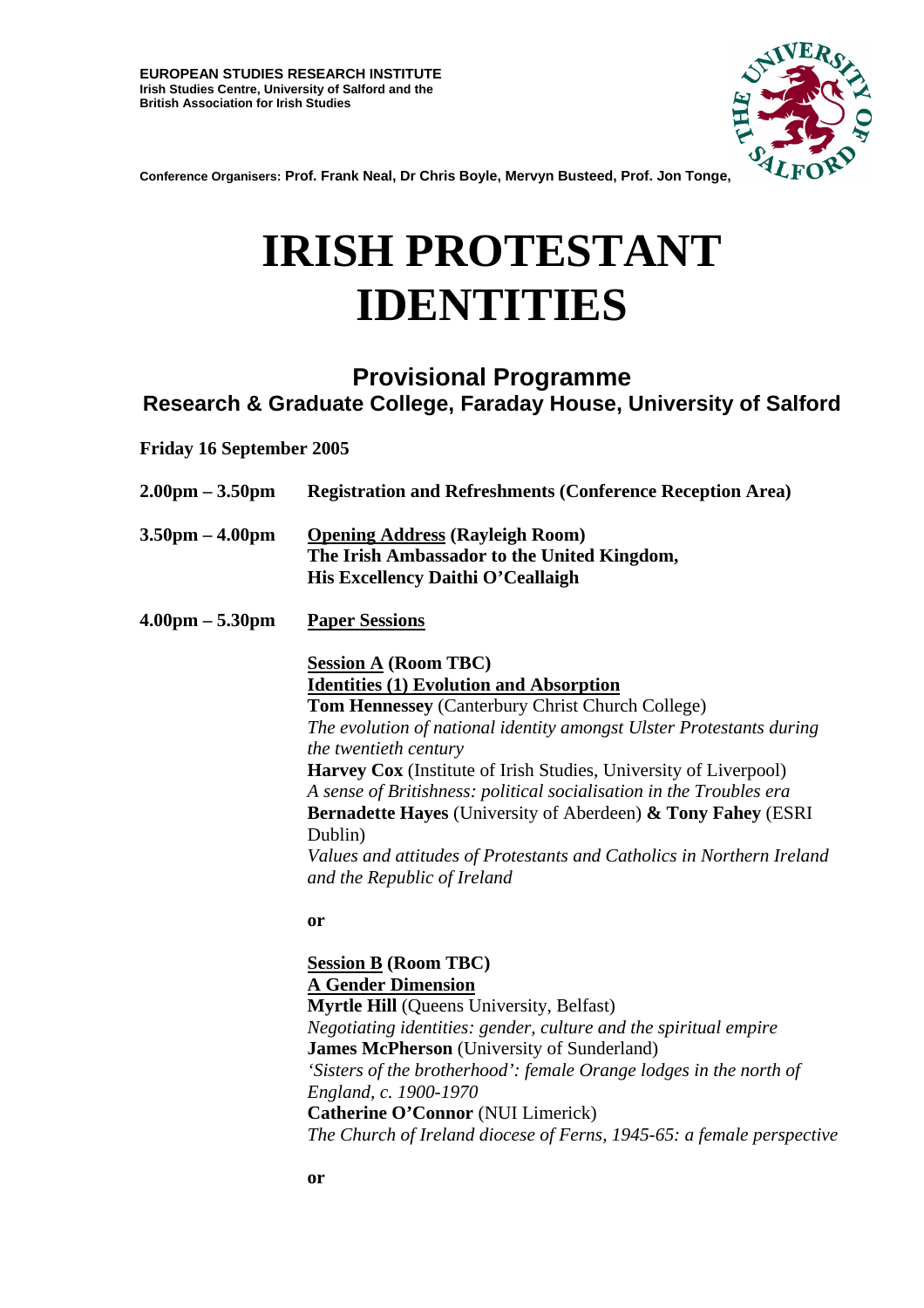**Session C (Room TBC) The Religious Dimension (1) Finding a Place David Butler** (University College, Cork) *'Survival of the fittest': Protestant dissenting congregations of Munster, 1660-1861*  **Martin Maguire** (Dundalk Institute of Technology) *'Our people': middle and working class Protestants in Dublin – the Church of Ireland experience, 1870-1970*  **Daithi O'Corrain** (Trinity College, Dublin) *'If a house be divided against itself that house cannot stand': the Church of Ireland and the political border, 1949-73* 

**or** 

**Session D (Room TBC) Aspects of History Sean Stitt** (Bolton Institute) *The Great Hunger and the role and attitudes of Irish Protestants*  **Olivier Coquelin** (Quimpier University, France) *'Native Nationalism' and Unionism: towards the advent of two antithetical nationalisms in 19th century Ireland*  **Roy Johnston** (Techne Associates, Dublin) *All Ireland politics – 1950 to the present day* **Charles Callan** (Independent Scholar, Dublin) *Irish Protestant house painters in Dublin – an analysis of the 1911 Census* 

**6.00pm Plenary Address (Room TBC) Speaker TBC** *Whatever happened to Protestantism in Ireland?* 

> **Dinner in Manchester Venue TBC (nb: not included in price)**

**Saturday 17 September 2005** 

**9.00am – 10.30am Paper Sessions**

**Session A (Room TBC) Identities (2) Aspects of Loyalism Zouhain Abassi** (Societe Francaise d'etudes Irlandaises) *Unionism in Northern Ireland: the loyalist case: political identity and the possibilities of change*  **Lydnsey Harris** (University of Ulster) *Duck or Rabbit? The strategic tradition of loyalism*  **Peter Shirlow & Brian Graham** (University of Ulster) *Loyalist prisoner identities*

**or** 

**Session B (Room TBC) Ascendancy (1) Fears and Insecurities John Gibney** (Trinity College, Dublin) *The memory of 1641 and Protestant identity in Ireland*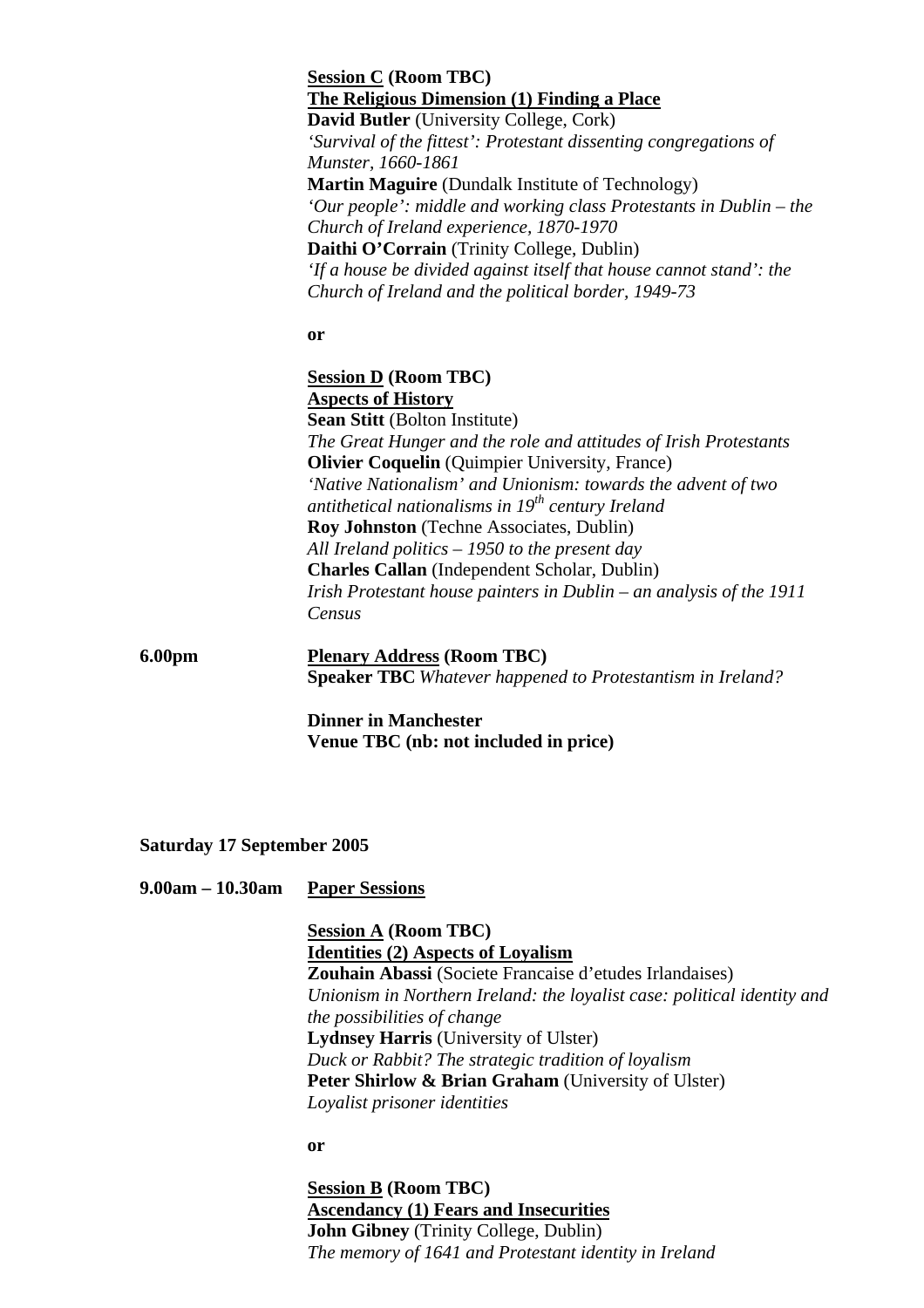## **Karine Bigand** (Sorbonne Nouvelle, Paris)

*Crisis as an identity enhancing factor: the evidence of the 1641 depositions* 

**Mervyn Busteed** (University of Manchester) *Ascendancy insecurities: cross pressures on an 18th century improving landlord* 

**Caroline Baraniuk** (Stranmillis University College) *James Orr: Presbyterian, Patriot and Poet of 1798* 

**or** 

**Session C (Room TBC) The Overseas Dimension (1) Migration & Identity Geraldine Vaughan** (Sorbonne, Paris) *A hidden community? Irish Protestant immigrants in the west of Scotland, 1851-1914*  **Gary Peatling** (Guelph University, Canada) *The fall of Unionism: crisis in Unionism and Ulster-Scots identity, 1869-1985*  **Joe Bradley** (Strathclyde University) *'British is Best': Protestant identity and Ulster Scots in Scotland*  **L. M. Hagan** (Stranmillis University College) *Ulster-Scots Cultural Identity and the Dialogue of Peace* 

#### **or**

**Session D (Room TBC) The Religious Dimension (2) Identities Mark Doyle** (Boston College, U.S.A.) *A primary visible movement: the 1859 revival and communal identity in Belfast*  **Patrick Mitchel** (Dublin Bible Institute) *Evangelical Christians and Irish identities – a case study*  **Claire Mitchell** (Queens University, Belfast) *The oscillating religious content of Protestant ethnic identity* 

- **10.30am 11.00am Refreshments (Conference Reception Area)**
- **11.00am 12.30pm Panel Discusssion (Room TBC)** *A Community Under Siege?*
- **12.30pm 2.00pm Buffet Lunch (Conference Reception Area)**
- **2.00pm 3.30pm Paper Sessions**

**Session A (Room TBC) Identities (3) Tensions and Divisions Neil Ferguson** (Liverpool Hope University College) *A divided people*  **Graham Walker** (Queens University, Belfast) *The Protestant working class and the fragmentation of Ulster Unionism*   **Aaron Edwards** (Queens University, Belfast) *Between the devil and the deep blue sea: the NILP, the Protestant working class and the British Labour Party policy towards Northern Ireland, 1958- 75*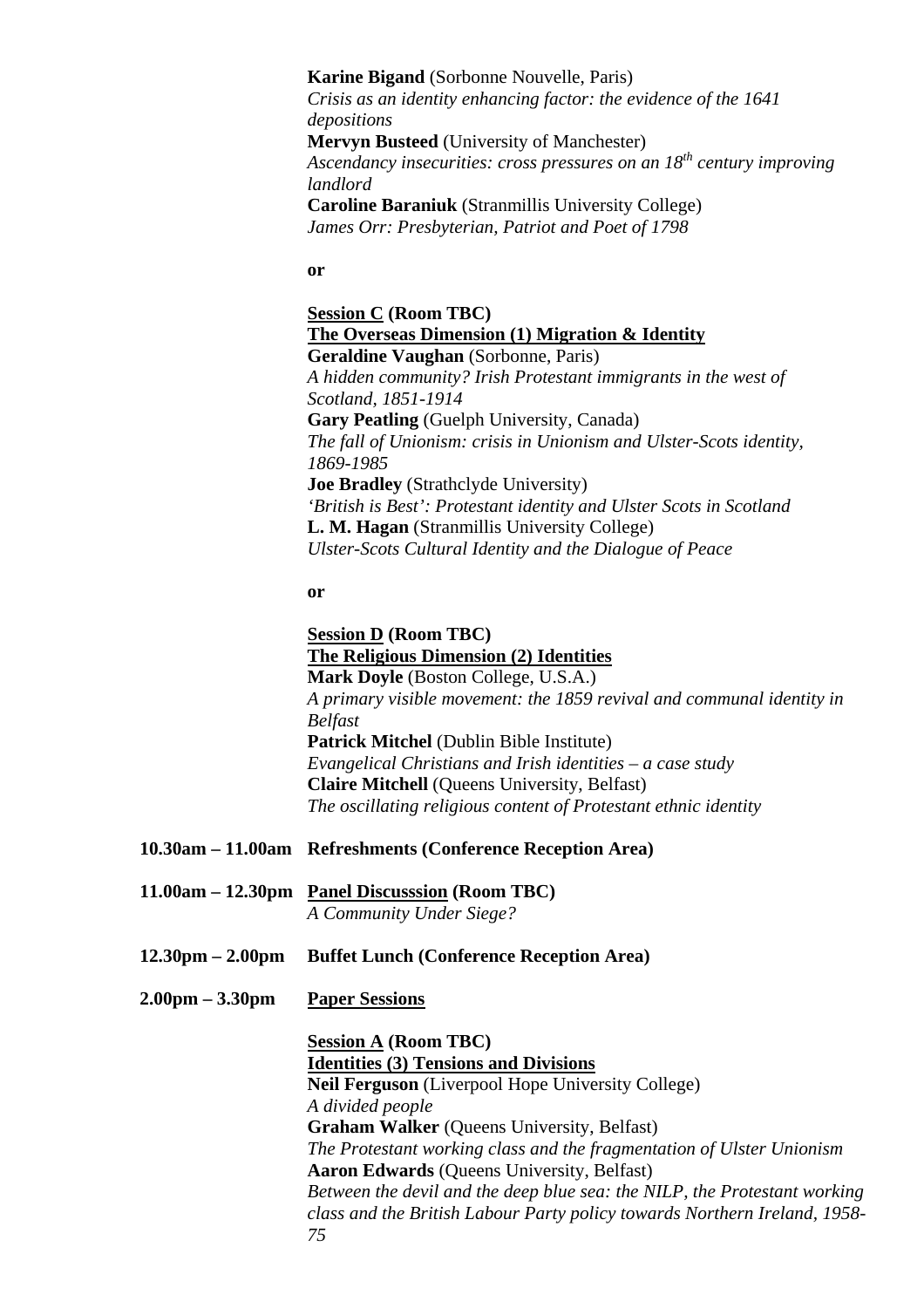# **Session B (Room TBC) Ascendancy (2) Adjusting to a Changing Ireland Adeline Tissier** (Sorbonne Nouvelle, Paris) *From disillusionment to disestablishment: the Protestant community and*

*Irish National Schools, 1831-69* **Sean Kennedy** (National University of Ireland, Galway) *Performing ascendancy: Irish Protestantism after the Treaty*  **Jennifer Redmond** (Trinity College, Dublin) *Protestant identity, Protestant emigration: new formulations in the New Free State*  **Johanne B. Trew** (Queens University, Belfast) *Irish Protestant migration in the late 20th century* 

## **or**

**Session C (Room TBC) The Overseas Dimension (2) Another Context James Doan** (Nova Southeastern University, U.S.A.) *Eighteenth century radical thought in America: Ulster Presbyterian influences*  **Patrick McKenna** (AAIU?) *The Economic Strategy underlying Religious Difference among the Nineteenth Century Irish Community in Argentina*  **Ian McKeane** (Institute of Irish Studies) *What satire could be more eloquent than reality? Reporting the Northern Unionists in the French press, 1919-22*  **Wm. Jenkins** (York University, Toronto) *'If I forget thee O Ireland, may my right hand lose its cunning': Irish Protestant identities in Toronto, 1870-1920*  **or Session D (Room TBC) Identities (4) Literary Loyalism Stephen Hopkins** (University of Leicester) *'A Weapon in the Struggle'? Loyalist paramilitaries and the politics of auto/biography in contemporary Northern Ireland*  **Wesley Hutchinson** (Institut du Monde Anglophone-University of Paris 111) *Change through dialogue: the U.D.A. on stage*  **3.30pm – 4.00pm Refreshments (Conference Reception Area) 4.00pm – 5.30pm Panel Discussion (Room TBC)** *What About The Workers?*  **7.00pm Drinks Reception (University House)** 

**8.00pm Conference Dinner (University House) After Dinner Speaker: Dr Arthur Aughey, University of Ulster** 

#### **or**